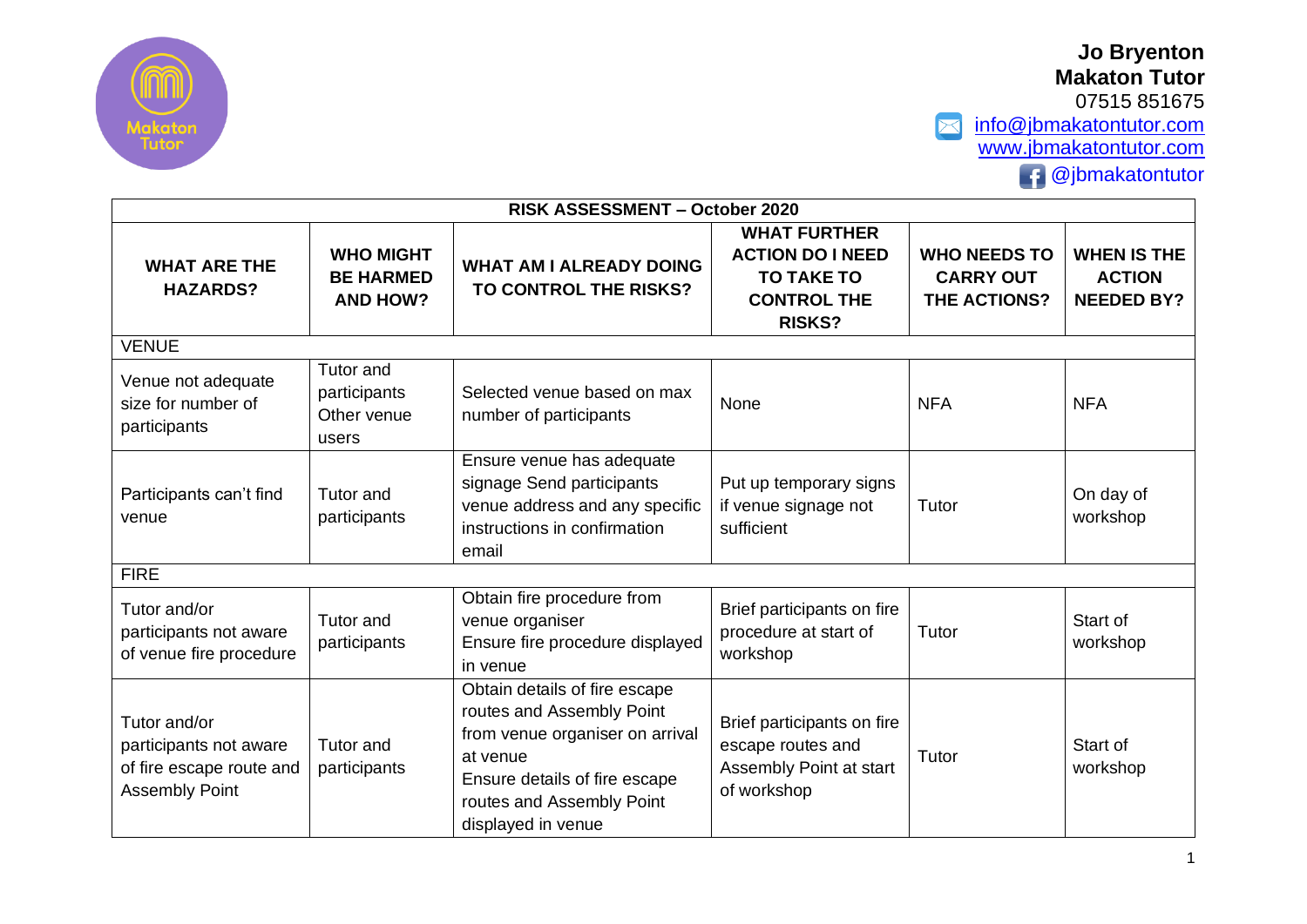

07515 851675 X [info@jbmakatontutor.com](mailto:info@jbmakatontutor.com) [www.jbmakatontutor.com](http://www.jbmakatontutor.com/) **f** @jbmakatontutor

| <b>WHAT ARE THE</b><br><b>HAZARDS?</b>                                                | <b>WHO MIGHT</b><br><b>BE HARMED</b><br><b>AND HOW?</b> | <b>WHAT AM I ALREADY</b><br><b>DOING TO CONTROL THE</b><br><b>RISKS?</b>                                                                                                       | <b>WHAT FURTHER</b><br><b>ACTION DO I NEED TO</b><br><b>TAKE TO CONTROL THE</b><br><b>RISKS?</b>                                                                                             | <b>WHO NEEDS</b><br><b>TO CARRY OUT</b><br>THE ACTIONS? | <b>WHEN IS</b><br><b>THE ACTION</b><br><b>NEEDED</b><br>BY? |  |  |
|---------------------------------------------------------------------------------------|---------------------------------------------------------|--------------------------------------------------------------------------------------------------------------------------------------------------------------------------------|----------------------------------------------------------------------------------------------------------------------------------------------------------------------------------------------|---------------------------------------------------------|-------------------------------------------------------------|--|--|
| <b>FIRST AID</b>                                                                      |                                                         |                                                                                                                                                                                |                                                                                                                                                                                              |                                                         |                                                             |  |  |
| Tutor and/or participants<br>not aware of venue First<br>Aid procedure                | Tutor and<br>participants                               | Obtain details of First Aid<br>procedure from venue<br>organiser on arrival at<br>venue                                                                                        | Brief participants on First<br>Aid procedure at start of<br>workshop                                                                                                                         | Tutor                                                   | Start of<br>workshop                                        |  |  |
| <b>HOUSEKEEPING</b>                                                                   |                                                         |                                                                                                                                                                                |                                                                                                                                                                                              |                                                         |                                                             |  |  |
| Venue layout not as<br>required so need to move<br>tables, chairs, other<br>equipment | Tutor and<br>participants                               | Requested specific layout<br>with venue organiser                                                                                                                              | Arrive before start of<br>workshop to move any<br>furniture as required<br>before workshop starts                                                                                            | Tutor                                                   | Start of<br>workshop                                        |  |  |
| <b>WELFARE</b>                                                                        |                                                         |                                                                                                                                                                                |                                                                                                                                                                                              |                                                         |                                                             |  |  |
| Insufficient number of or<br>inadequate toilet facilities                             | <b>Tutor</b> and<br>participants                        | Checked toilet facilities with<br>venue organiser as part of<br>venue selection                                                                                                | Check cleanliness and<br>provision on arrival at<br>venue                                                                                                                                    | Tutor                                                   | On day of<br>workshop                                       |  |  |
| Insufficient number of or<br>inadequate refreshment<br>facilities/provision           | <b>Tutor</b> and<br>participants                        | Checked refreshment<br>facilities/provision as part of<br>venue selection<br>Send participants details of<br>any own refreshments they<br>need to provide e.g. packed<br>lunch | Check cleanliness and<br>provision on arrival at<br>venue, including 'spill' kit,<br>waste disposal etc.<br>Brief participants on safety<br>measures if<br>making/carrying own hot<br>drinks | Tutor                                                   | On day and<br>at start of<br>workshop                       |  |  |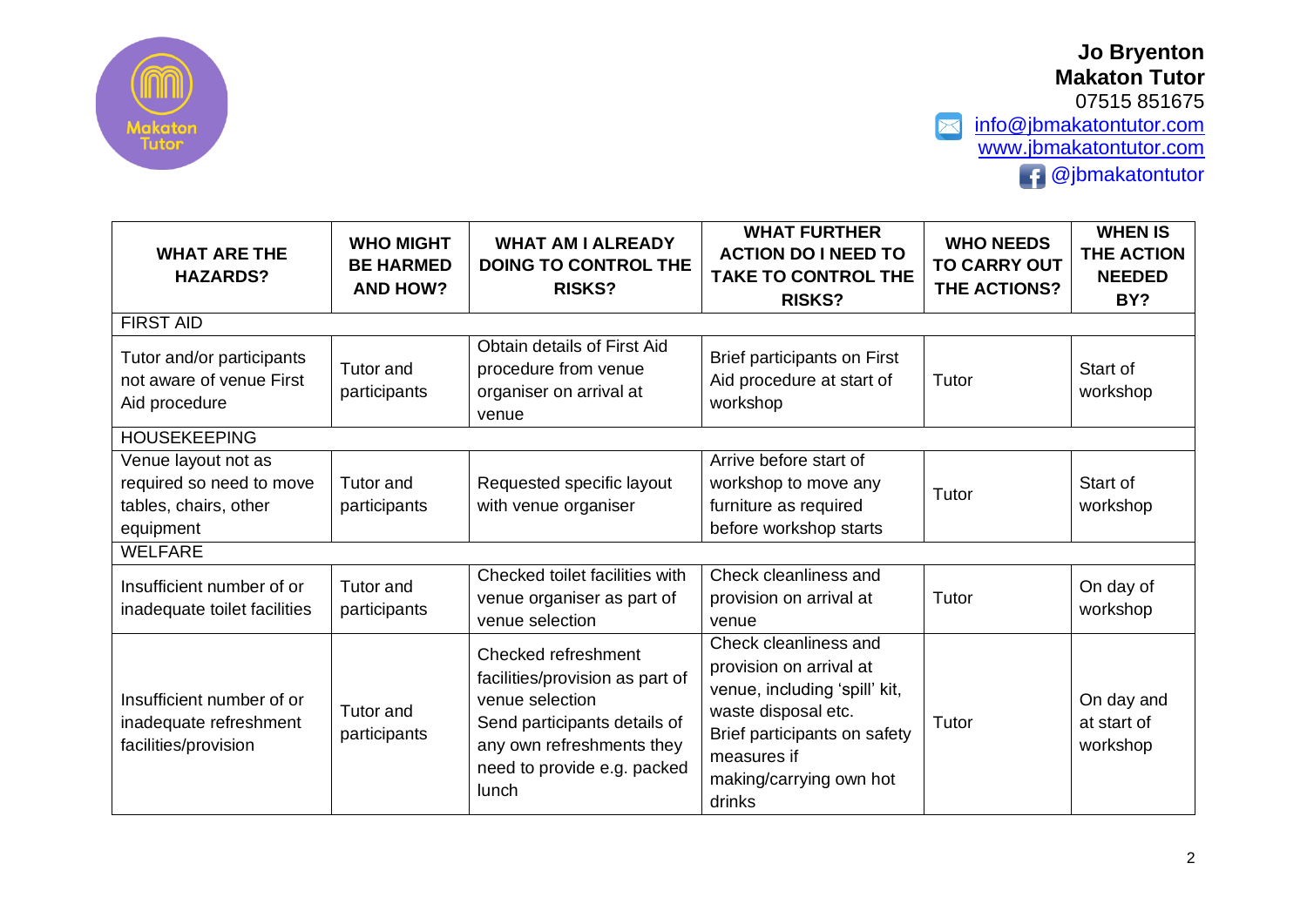

07515 851675

 $\blacktriangleright$ [info@jbmakatontutor.com](mailto:info@jbmakatontutor.com) [www.jbmakatontutor.com](http://www.jbmakatontutor.com/)

 $\overline{f}$  @jbmakatontutor

| <b>WHAT ARE THE</b>                                                                    | <b>WHO MIGHT</b>          | <b>WHAT AM I ALREADY</b>                                                 | <b>WHAT FURTHER ACTION</b>   | <b>WHO NEEDS TO</b> | <b>WHEN IS THE</b>    |  |  |
|----------------------------------------------------------------------------------------|---------------------------|--------------------------------------------------------------------------|------------------------------|---------------------|-----------------------|--|--|
| <b>HAZARDS?</b>                                                                        | <b>BE HARMED</b>          | <b>DOING TO CONTROL</b>                                                  | <b>DO I NEED TO TAKE TO</b>  | <b>CARRY OUT</b>    | <b>ACTION</b>         |  |  |
|                                                                                        | <b>AND HOW?</b>           | THE RISKS?                                                               | <b>CONTROL THE RISKS?</b>    | <b>THE ACTIONS?</b> | <b>NEEDED BY?</b>     |  |  |
| <b>WELFARE - continued</b>                                                             |                           |                                                                          |                              |                     |                       |  |  |
|                                                                                        | Tutor and                 | Check heating/ventilation                                                | Manage heating/ventilation   |                     | On day and            |  |  |
| Venue too hot or too<br>cold                                                           |                           | controls with venue                                                      | during workshop for          | Tutor               | during                |  |  |
|                                                                                        | participants              | organiser on arrival                                                     | participants' comfort        |                     | workshop              |  |  |
|                                                                                        | Tutor and<br>participants | Checked lighting as part of                                              | Manage lighting during       |                     | On day and            |  |  |
| Venue too dark                                                                         |                           | venue selection                                                          | workshop for participants'   | Tutor               | during                |  |  |
|                                                                                        |                           |                                                                          | comfort                      |                     | workshop              |  |  |
| <b>ERGONOMIC</b>                                                                       |                           |                                                                          |                              |                     |                       |  |  |
| Slipping on spills on                                                                  |                           | Checked layout for                                                       | Manage spills as required    |                     | On day and            |  |  |
| venue floor, tripping                                                                  | Tutor and                 | refreshments and IT as                                                   | Manage moving furniture      | Tutor               | during                |  |  |
| over trailing cables                                                                   | participants              | part of venue selection                                                  | and equipment as required    |                     | workshop              |  |  |
| around venue                                                                           |                           |                                                                          |                              |                     |                       |  |  |
| Manual handling of<br>training materials and<br>equipment before and<br>after workshop | Tutor                     |                                                                          | Materials and equipment      |                     |                       |  |  |
|                                                                                        |                           |                                                                          | divided into manageable      |                     |                       |  |  |
|                                                                                        |                           | Checked venue access<br>(parking and lift) as part of<br>venue selection | loads e.g. bags              |                     | On day of<br>workshop |  |  |
|                                                                                        |                           |                                                                          | Park as close as possible to | Tutor               |                       |  |  |
|                                                                                        |                           |                                                                          | off load /on load vehicle    |                     |                       |  |  |
|                                                                                        |                           |                                                                          | Use venue trolley/lift as    |                     |                       |  |  |
|                                                                                        |                           |                                                                          | required                     |                     |                       |  |  |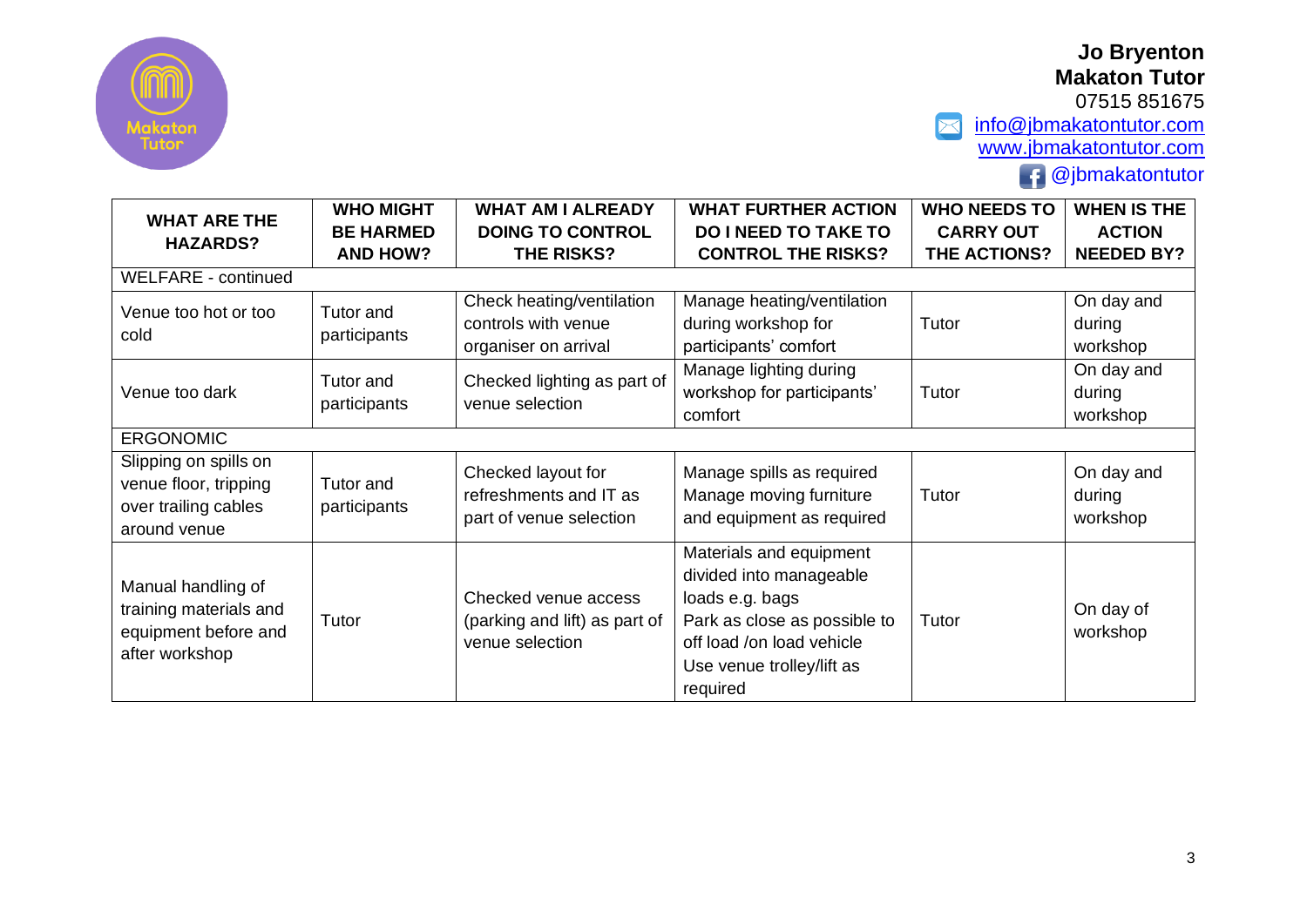

**Jo Bryenton Makaton Tutor** 07515 851675 [info@jbmakatontutor.com](mailto:info@jbmakatontutor.com)

 $\bigoplus$  @jbmakatontutor

[www.jbmakatontutor.com](http://www.jbmakatontutor.com/)

 $\triangleright$ 

| <b>WHAT ARE</b>                           | <b>WHO MIGHT BE</b>                               | <b>WHAT AM I ALREADY</b>                                                                                                                                                      | <b>WHAT FURTHER ACTION DO</b>                                                                                                                                                                                                                                                                                                                                                                                                                        | <b>WHO NEEDS TO</b>  | <b>WHEN IS THE</b>    |
|-------------------------------------------|---------------------------------------------------|-------------------------------------------------------------------------------------------------------------------------------------------------------------------------------|------------------------------------------------------------------------------------------------------------------------------------------------------------------------------------------------------------------------------------------------------------------------------------------------------------------------------------------------------------------------------------------------------------------------------------------------------|----------------------|-----------------------|
| <b>THE</b>                                | <b>HARMED AND</b>                                 | <b>DOING TO CONTROL THE</b>                                                                                                                                                   | <b>I NEED TO TAKE TO</b>                                                                                                                                                                                                                                                                                                                                                                                                                             | <b>CARRY OUT THE</b> | <b>ACTION</b>         |
| <b>HAZARDS?</b>                           | HOW?                                              | <b>RISKS?</b>                                                                                                                                                                 | <b>CONTROL THE RISKS?</b>                                                                                                                                                                                                                                                                                                                                                                                                                            | <b>ACTIONS?</b>      | <b>NEEDED BY?</b>     |
| <b>CHEMICAL</b>                           |                                                   |                                                                                                                                                                               |                                                                                                                                                                                                                                                                                                                                                                                                                                                      |                      |                       |
| Getting or<br>spreading Covid<br>19 virus | Tutor and<br>participants<br>Other venue<br>users | <b>Checked Covid secure</b><br>arrangements as part of<br>venue selection<br>Send participants details of<br>any Covid requirements e.g.<br>face mask in shared areas<br>etc. | Arrange furniture to maintain<br>social distancing based on<br>number of participants<br>Provide hand sanitiser, masks,<br>cleaning wipes and gloves for<br>participants and black bin bags<br>for waste<br>Clean high contact areas and<br>surfaces during break times<br>Remind participants to wash<br>hands at break, before<br>refreshments, wear face mask<br>when going to toilet etc.<br>Clean on leaving and take all<br>waste home with me | Tutor                | On day of<br>workshop |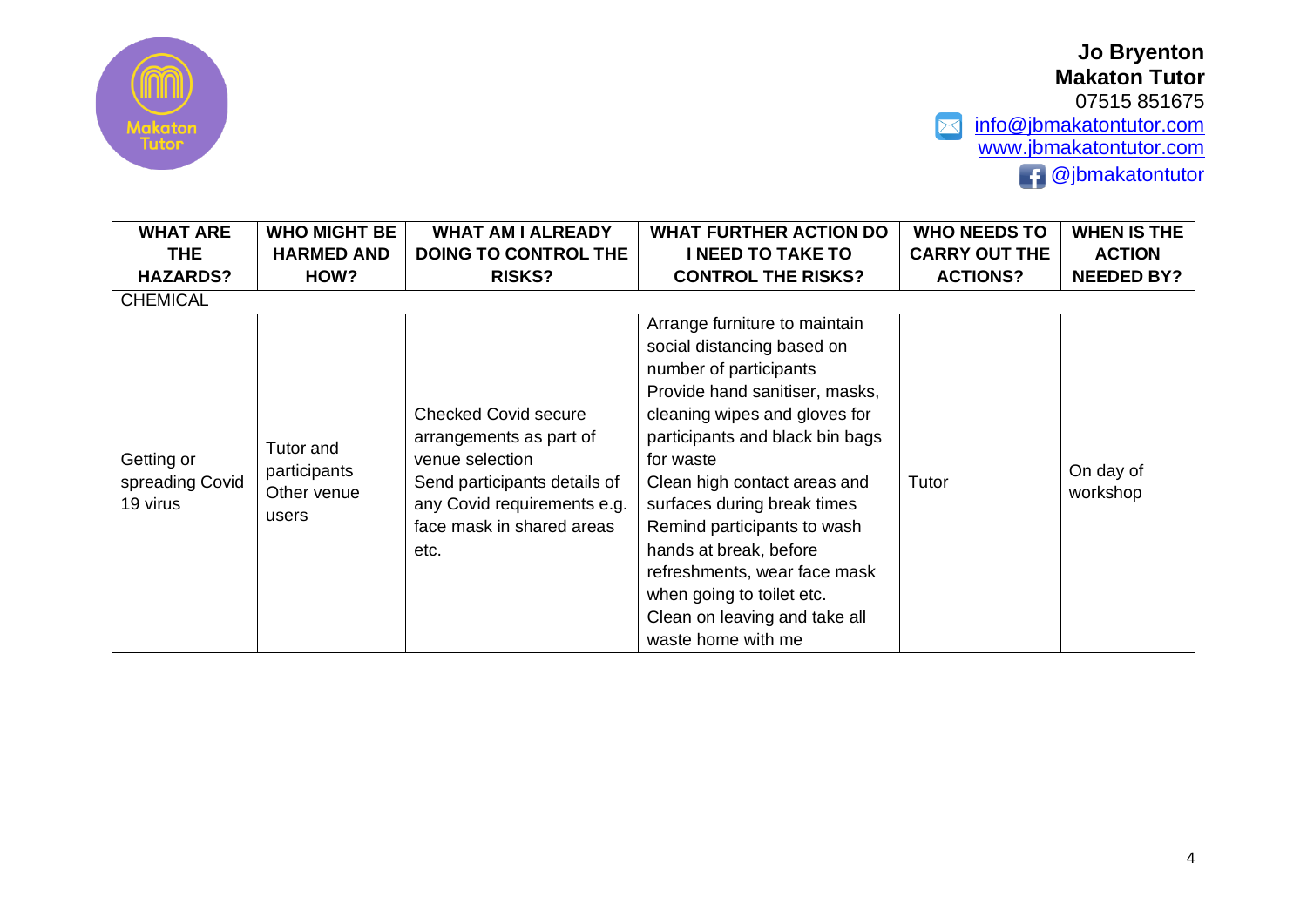

07515 851675

 $\triangleright$ [info@jbmakatontutor.com](mailto:info@jbmakatontutor.com) [www.jbmakatontutor.com](http://www.jbmakatontutor.com/)

 $\bigoplus$  @jbmakatontutor

| <b>WHAT ARE THE</b><br><b>HAZARDS?</b>                        | <b>WHO MIGHT BE</b><br><b>HARMED AND</b><br>HOW? | <b>WHAT AM I ALREADY</b><br><b>DOING TO CONTROL</b><br>THE RISKS?          | <b>WHAT FURTHER ACTION</b><br><b>DO I NEED TO TAKE TO</b><br><b>CONTROL THE RISKS?</b>                                                                                 | <b>WHO NEEDS</b><br><b>TO CARRY</b><br><b>OUT THE</b><br><b>ACTIONS?</b> | <b>WHEN IS THE</b><br><b>ACTION NEEDED</b><br>BY? |  |
|---------------------------------------------------------------|--------------------------------------------------|----------------------------------------------------------------------------|------------------------------------------------------------------------------------------------------------------------------------------------------------------------|--------------------------------------------------------------------------|---------------------------------------------------|--|
| <b>ELECTRICAL</b>                                             |                                                  |                                                                            |                                                                                                                                                                        |                                                                          |                                                   |  |
| Electrical shock/burn<br>from venue electrical<br>equipment   | Tutor                                            | Checked provision of<br>electrical equipment as<br>part of venue selection | Check electrical equipment<br>on arrival<br>Manage during workshop                                                                                                     | Tutor                                                                    | On day and during<br>workshop                     |  |
| Electrical shock/burn<br>from own IT equipment                | Tutor                                            | Only use own IT<br>equipment if agreed with<br>venue                       | None                                                                                                                                                                   | <b>NFA</b>                                                               | <b>NFA</b>                                        |  |
| OTHER - LONE WORKING/SECURITY                                 |                                                  |                                                                            |                                                                                                                                                                        |                                                                          |                                                   |  |
| Tutor may be only<br>person in venue<br>before/after workshop | Tutor                                            | Checked security<br>procedures as part of<br>venue selection               | Check specific arrangements<br>on arrival<br>Obtain keys/security codes to<br>lock/unlock as required<br>Obtain name and number of<br>venue contact in an<br>emergency | Tutor                                                                    | At start and end of<br>workshop                   |  |